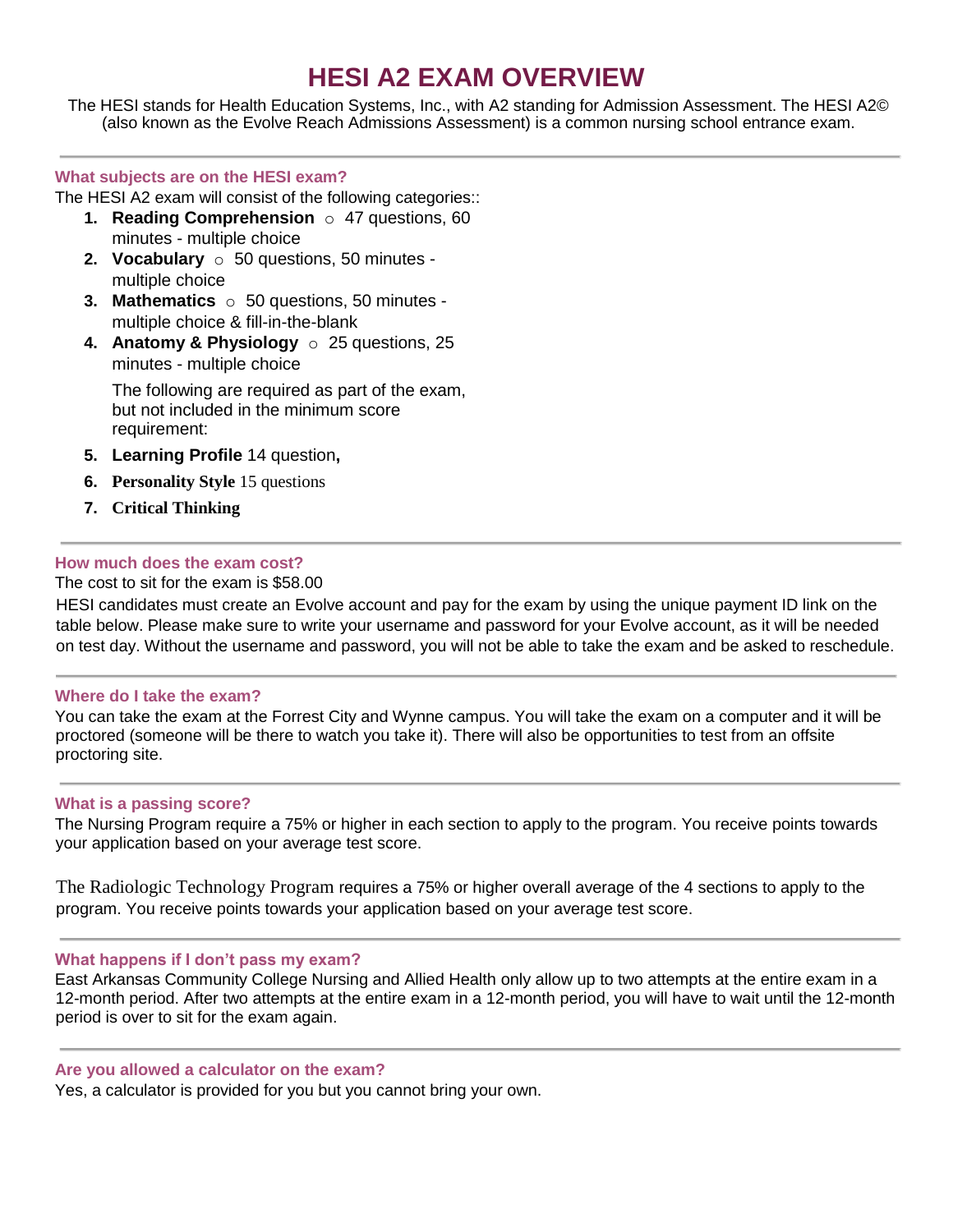## **ONLINE RESOURCES**

East Arkansas Community College is not affiliated with the following resources. Applicants are recommended take caution in ensuring that tools purchased from a reliable source and to research and review these various resources individually.

## **[NurseHub](https://nursehub.com/free-hesi-a2-practice-test/)**

(https://nursehub.com/free-hesi-a2-practice-test/)

• Free HESI A2 Practice Exams •

Practice Package available for \$49.99

### **[Study.Com](https://study.com/hesi/hesi-practice-tests.html)**

(https://study.com/hesi/hesi-practice-tests.html)

- Free HESI A2 Practice Exams
- HESI A2 Scholarship Application Available
- Practice Package available for a fee

## **[MOMETRIX](https://www.mometrix.com/academy/hesi-a2-practice-test/)**

(https://www.mometrix.com/academy/hesi-a2-practice-test/)

- Free HESI A2 Practice Exams
- Review Books and other resources sold at various prices

### **[HESI A2 Practice Test](https://www.hesia2practicetest.com/)**

(https://www.hesia2practicetest.com/)

• Free HESI A2 Practice Exams

## **HESI Review Books**

There are several review books, here are some of the common ones used by our applicants. Price Ranges from \$30\$50:

- ISBN: 978-1637756379
- ISBN: 978-0323353786 ISBN: 978-1609710149

**Other Resources**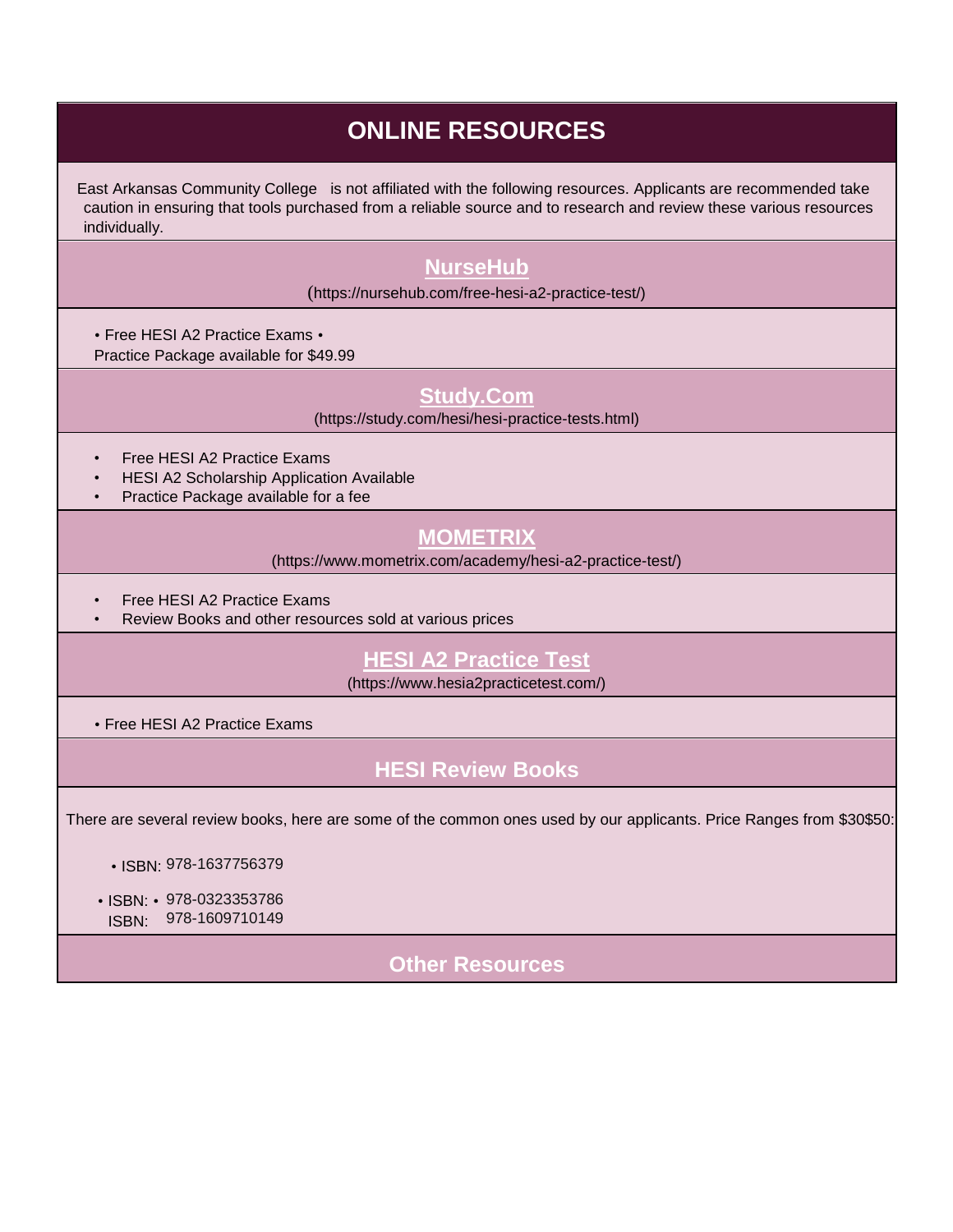- [HESI Admission Assessment Exam Review \(YouTube\)](https://www.youtube.com/watch?v=v45TacUg9hE) [\(](https://www.youtube.com/watch?v=v45TacUg9hE)https://www.youtube.com/watch?v=v45TacUg9hE)
- [Mometrix Test Preparation \(YouTube Channel\)](https://www.youtube.com/channel/UC21bAFVlfgbEDy0QiNf-ygQ) [\(](https://www.youtube.com/channel/UC21bAFVlfgbEDy0QiNf-ygQ)https://www.youtube.com/channel/UC21bAFVlfgbEDy0QiNfygQ)
- [HESI Anatomy and Physiology Practice Test 2020 \(YouTube\)](https://www.youtube.com/watch?v=zx0C4yOqPhI) (https://www.youtube.com/watch?v=zx0C4yOqPhI)
- [HESI Math Practice Test 2020](https://www.youtube.com/watch?v=YeGVPYriqm4) (https://www.youtube.com/watch?v=YeGVPYriqm4)
- [HESI Quizlet set](https://quizlet.com/subject/hesi/) (https://quizlet.com/subject/hesi/)
- [Admission Assessment Exam Review, 5](https://www.us.elsevierhealth.com/admission-assessment-exam-review-9780323582261.html)<sup>[th](https://www.us.elsevierhealth.com/admission-assessment-exam-review-9780323582261.html)</sup> [Edition on Elsevier Health](https://www.us.elsevierhealth.com/admission-assessment-exam-review-9780323582261.html)
	- (https://www.us.elsevierhealth.com/admission-assessment-exam-review-9780323582261.html)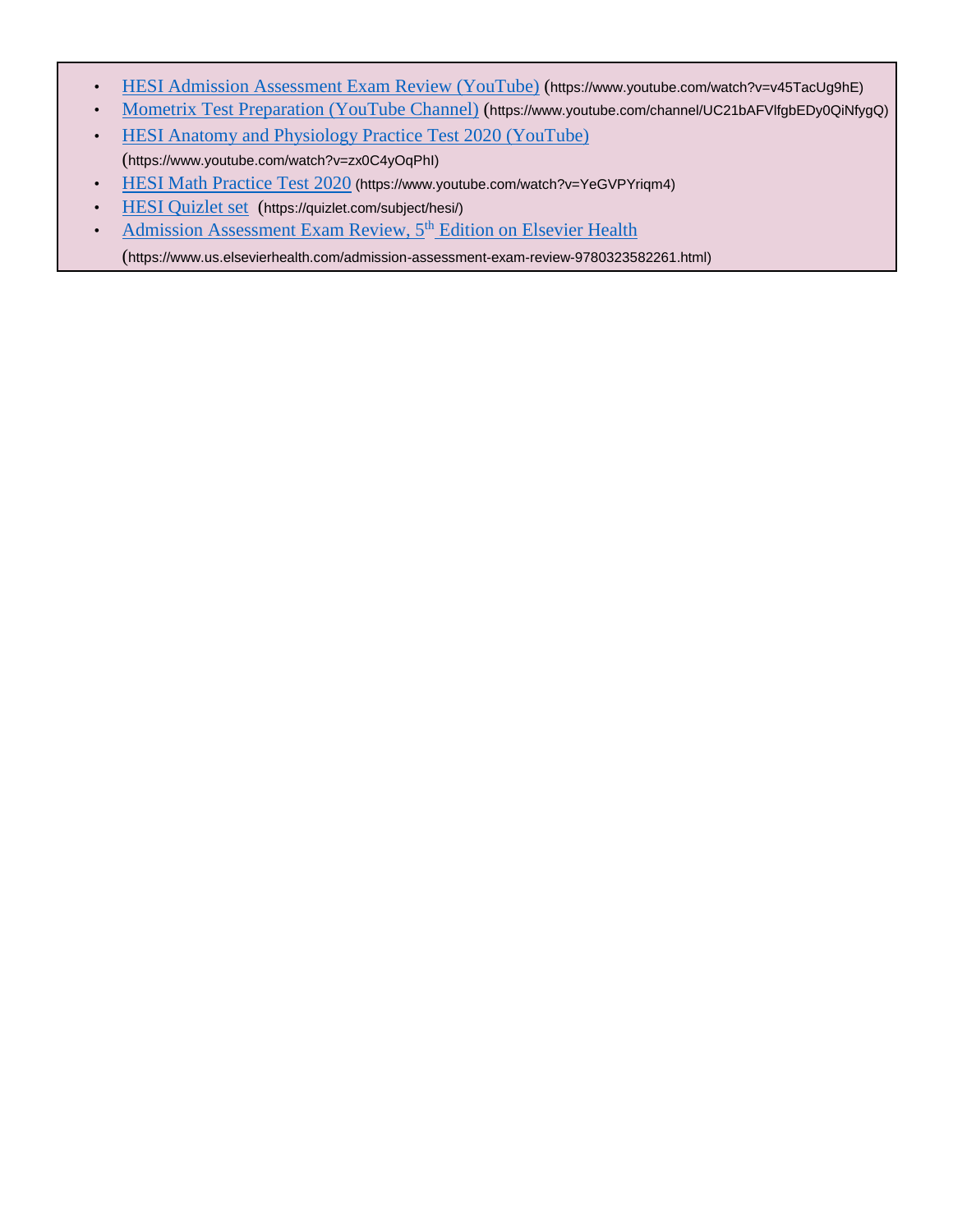# *TESTING DATES*

NO personal items are allowed in the testing room (hats, book bags, purses, sunglasses, cell phones, I-pads, back packs, computers, etc.). Also, there is no room within the Testing Center to store your personal possessions, so please secure them elsewhere before checking into the testing center. You are only allowed to bring your IDs and a light weight jacket w/o pockets. \*Calculators will be provided

## **Fall Dates**-

*\**please arrive at least 15 minutes prior to start time if you have paid for the exam

*\** please arrive at least 30 minutes prior to start time if you are paying on the date of the exam (credit card needed)

*\*Dates/Times are subject to change per needs of the Testing Center.*

| March 9th                         | 8:30am and 1:30 PM                             | <b>Forrest City Campus</b> |
|-----------------------------------|------------------------------------------------|----------------------------|
| March 11 <sup>th</sup>            | 8:30am                                         | <b>Forrest City Campus</b> |
| March 16th                        | 8:30am and 1:30 PM                             | <b>Forrest City Campus</b> |
| March 17th                        | <b>5 PM</b>                                    | <b>Off Site Proctoring</b> |
| March 18th                        | 8:30am                                         | <b>Wynne Campus</b>        |
| March 18th                        | 8:30am                                         | <b>Forrest City Campus</b> |
| March 23rd                        | 8:30am and 1:30 PM                             | <b>Forrest City Campus</b> |
| March 25th                        | 8:30am                                         | <b>Forrest City Campus</b> |
| March 30th                        | 8:30am and 1:30 PM                             | <b>Forrest City Campus</b> |
| April 1st                         | 8:30am DEADLINE LPN                            | <b>Forrest City Campus</b> |
|                                   | <b>TO RN APPLICANTS</b>                        |                            |
| April 1st                         | 8:30am DEADLINE LPN<br><b>TO RN APPLICANTS</b> | <b>Wynne Campus</b>        |
| April 6 <sup>th</sup>             | 8:30am and 1:30 PM                             | <b>Forrest City Campus</b> |
| April 8th                         | 8:30am                                         | <b>Forrest City Campus</b> |
| April 13th                        | 8:30am and 1:30 PM                             | <b>Forrest City Campus</b> |
| April 15th                        | 8:30am                                         | <b>Forrest City Campus</b> |
| April $15^{\overline{\text{th}}}$ | 8:30am                                         | <b>Wynne Campus</b>        |
| April 20th                        | 8:30am and 1:30 PM                             | <b>Forrest City Campus</b> |
| April 21st                        |                                                |                            |
|                                   | <b>5 PM</b>                                    | <b>Off Site Proctoring</b> |
| April 22nd                        | 8:30am                                         | <b>Forrest City Campus</b> |
| April 27th                        | 8:30am and 1:30 PM                             | <b>Forrest City Campus</b> |
| April 29th                        | 8:30am                                         | <b>Forrest City Campus</b> |